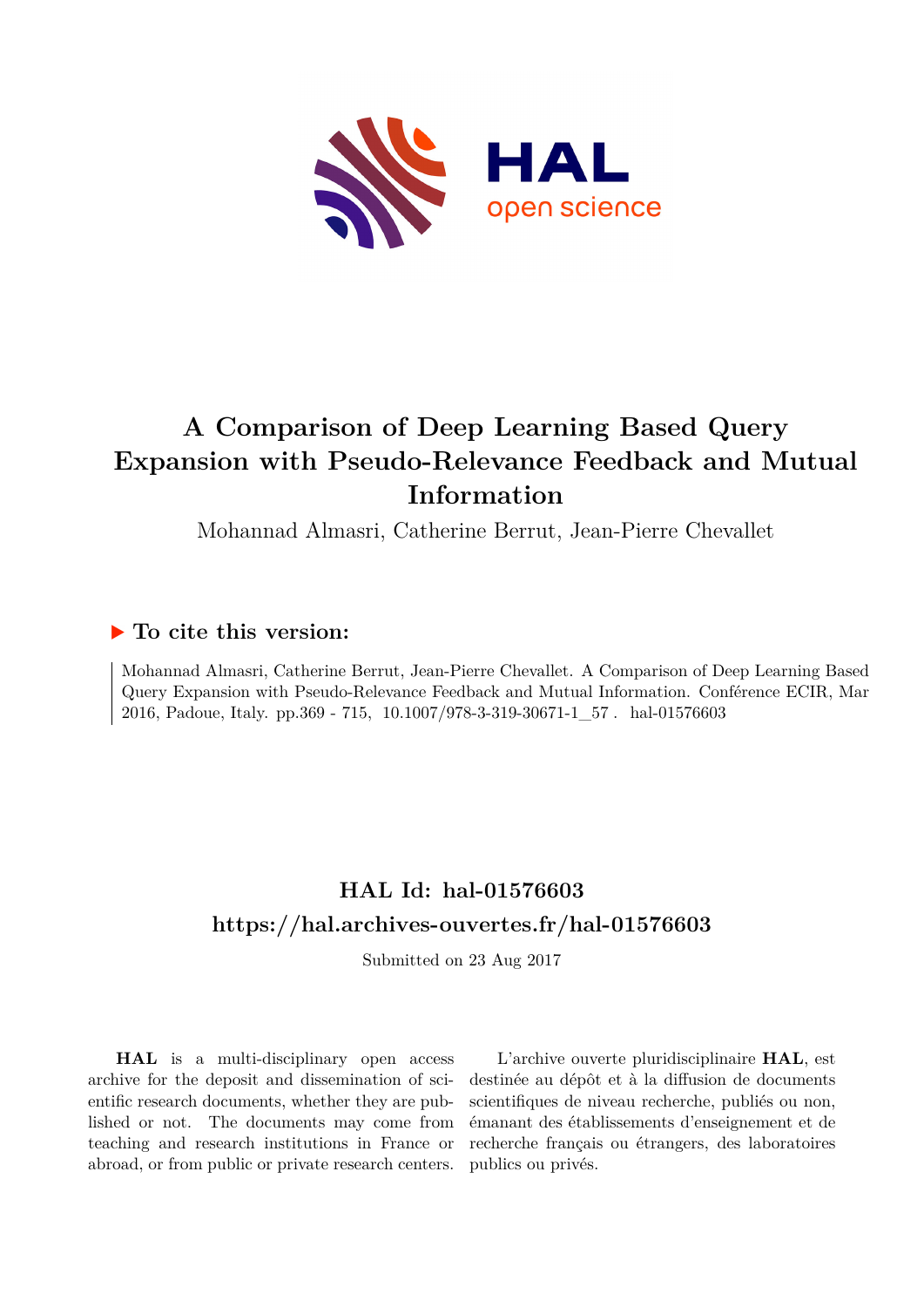## A Comparison of Deep Learning Based Query Expansion with Pseudo-Relevance Feedback and Mutual Information

Mohannad ALMasri, Catherine Berrut, and Jean-Pierre Chevallet

Université de Grenoble Alpes *{*mohannad.almasri,catherine.berrut,jean-pierre.chevallet*}*@imag.fr LIG laboratory, MRIM group, Grenoble, France

Abstract. Automatic query expansion techniques are widely applied for improving text retrieval performance, using a variety of approaches that exploit several data sources for finding expansion terms. Selecting expansion terms is challenging and requires a framework capable of extracting term relationships. Recently, several Natural Language Processing methods, based on Deep Learning, are proposed for learning high quality vector representations of terms from large amounts of unstructured text data with billions of words. These high quality vector representations capture a large number of term relationships. In this paper, we experimentally compare several expansion methods with expansion using these term vector representations. We use language models for information retrieval to evaluate expansion methods. The experiments are conducted on four CLEF collections show a statistically significant improvement over the language models and other expansion models.

#### 1 Introduction

User queries are usually too short to describe the information need accurately. Important terms can be missing inside the query, leading to a poor coverage of the relevant documents. To solve this problem, automatic query expansion techniques, using a variety of approaches exist, leveraging on several data sources and employ different methods for finding expansion terms [2]. Selecting such expansion terms is challenging and requires a framework capable of adding interesting terms to the query. Different approaches have been proposed for selecting expansion terms.

Pseudo-relevance feedback (PRF) assumes that the top-ranked documents returned for the initial query are relevant, and uses a sub set of the terms extracted from those documents for expansion. PRF has been proven to be effective in improving retrieval performance [4].

Corpus-specific approaches analyze the content of the whole document collection. Corpus-specific approaches generate correlation between pairs of terms by co-occurrence [6], mutual information [3], etc. Mutual information (MI) is a good measure to assess how much two terms are related [3]. Mutual information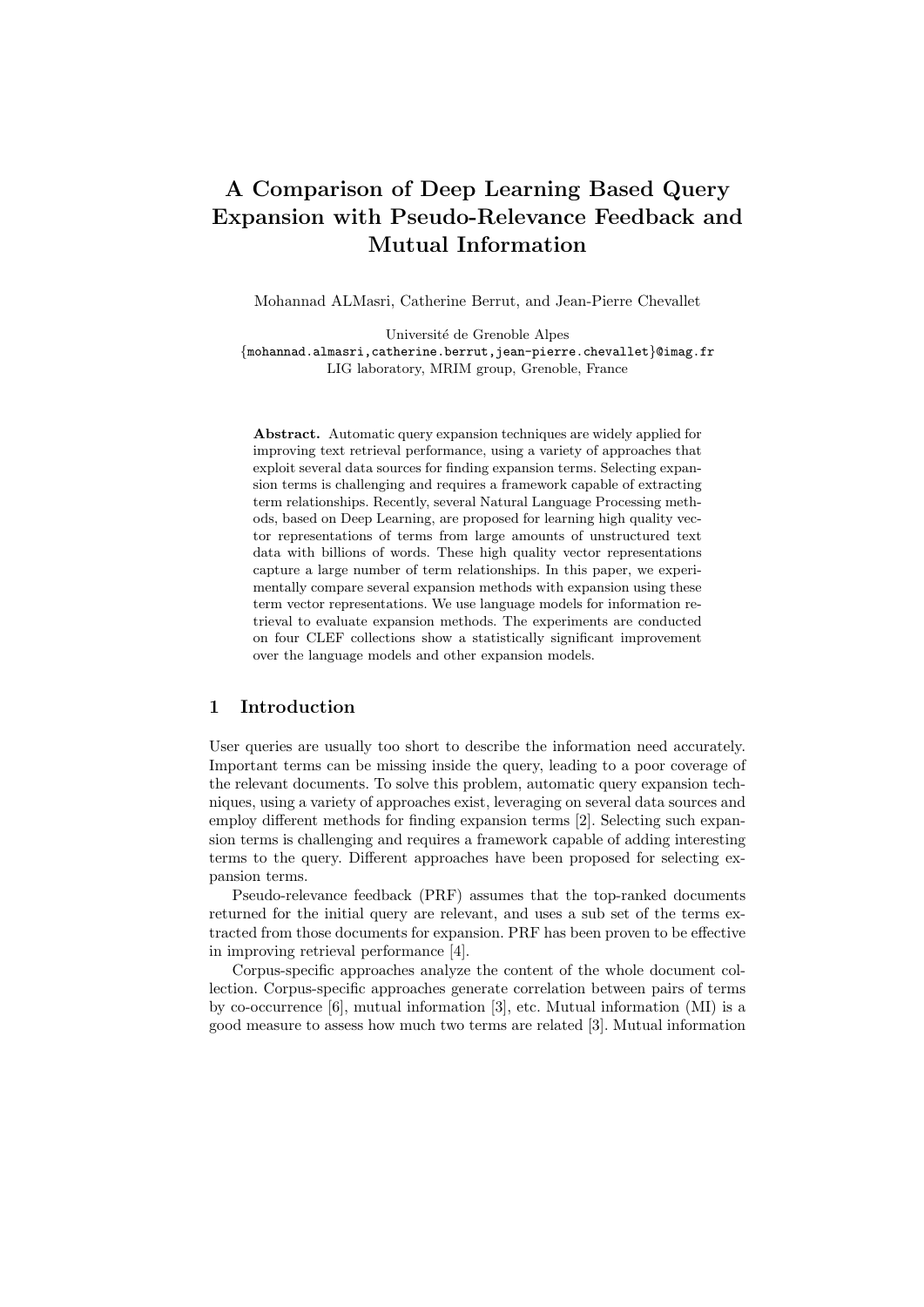analyzes the entire collection in order to extract the association between terms. For each query term, every term that has a high mutual information score with it is used to expand the user query.

Many approaches exploit knowledge bases or thesauruses for query expansion, among them: WordNet [12], UMLS Meta thesaurus [13], Wikipedia [11], etc. The nature of these resources varies: linguistic like WordNet, domain specific like UMLS in the medical domain, or knowledge about named entities like Wikipedia.

Other approaches like semantic vectors and neural probabilistic language models, propose a rich representation for terms in order to capture the similarity between them. In these approaches, a term is represented by a mathematical object in a high dimensional semantic space which is equipped with a metric. The metric can naturally encode similarities between the corresponding terms. A typical instantiation of these approaches is to represent each term by a vector and use a cosine or distance between term vectors in order to measure term similarity  $[7][10][1]$ .

Recently, several efficient Natural Language Processing methods, based on Deep Learning, are proposed to learn high quality vector representations of terms from large amounts of unstructured text data with billions of words [5]. This high quality vector representations capture a large number of term relationships. In this paper, we propose to investigate these term vector representations in query expansion in order to experimentally compare these approaches with two other expansion approaches: pseudo-relevance feedback and mutual information.

Our experiments are conducted on four CLEF medical collections. We use a language modeling framework to evaluate expanded queries. The experimental results show that the retrieval effectiveness can be improved significantly over the ordinary language models and pseudo-relevance feedback.

This paper is organized as follows. In Section 2, we present the query expansion method we use. Our experimental set-up and results are presented in section 3. Finally, section 4 concludes the paper.

#### 2 Query Expansion Method

We propose to investigate term vector representations in query expansion. In this section, we first present the source of these term vectors. Then, we describe how we use these term vectors for query expansion.

#### 2.1 Expansion Terms

In this step, learning takes place from a large amount of unstructured text data, term vector representations are learned using Deep Learning. The resulting vectors carry relationships between terms, such as a city and the country it belongs to, e.g. France is to Paris as Germany is to Berlin [5]. Therefore, each term *t* is represented by a vector of a predefined dimension  $v_t$ <sup>1</sup>. In the rest of paper, we call this vector *Deep Learning Vector*. The similarity between two terms  $t_1$  and

<sup>1</sup> A real-valued vector of a predefined dimension, 600 dimensions for exemple.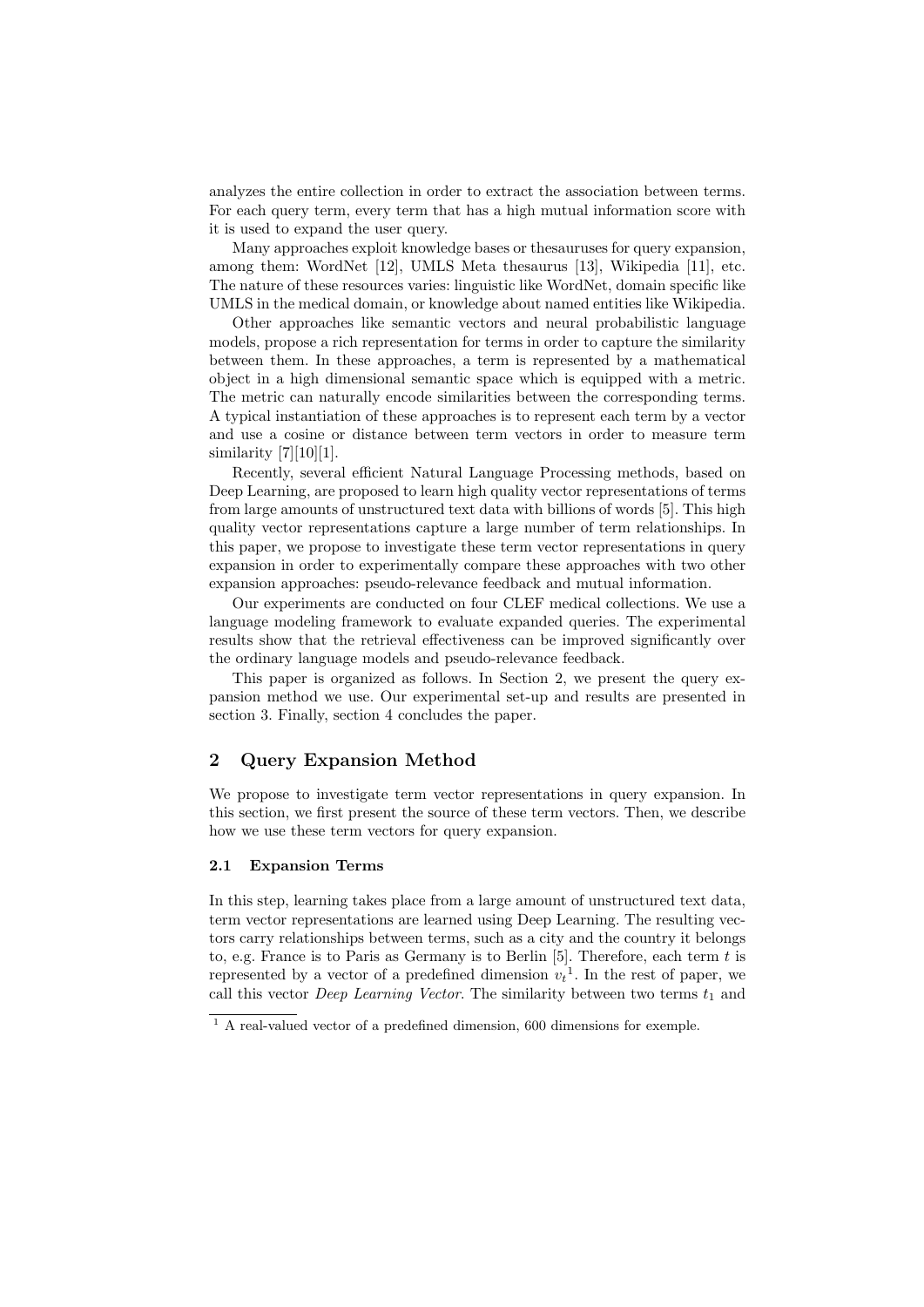$t_2$  is measured by the normalized cosine between their two vectors:  $v_{t_1}$  and  $v_{t_2}$ .

$$
SIM(t_1, t_2) = \widetilde{\cos}(v_{t_1}, v_{t_2})
$$
\n<sup>(1)</sup>

where  $\widetilde{\cos}(v_{t_1}, v_{t_2}) \in [0, 1]$  is the normalized cosine between the two term vectors  $v_{t_1}$  and  $v_{t_2}$ . Based on this normalized cosine similarity between terms, we now define the function that returns the *k*-most similar terms to a term  $t$ ,  $top_k(t)$ :

$$
top_k: V \to 2^V \tag{2}
$$

where *V* is the set of all terms *t*.

#### 2.2 Building Expanded Query

Let *q* be a user query represented by a bag of terms,  $q = [t_1, t_2, ..., t_{|q|}]$ . Each term in the query has a frequency  $#(t, q)$ . In order to expand a query q, we follow these steps:

- $-$  For each  $t \in q$ , collect the *k*-most similar terms to *t* using the function  $top_k(t)$ , eq.2. The expanded query *q*<sup> $\prime$ </sup> is defined as follows:  $q' = q \bigcup_{t \in q} top_k(t)$ .
- The frequency of each  $t \in q$  still the same in the expanded query  $q'$ :  $\#(t, q') = \#(t, q)$  (3)
- The frequency of each expansion term  $t' \in top_k(t)$  in the expanded query  $q'$ is given as follows:

$$
\#(t',q') = \alpha \times \#(t,q') \times \widetilde{\cos}(v_t,v_{t'})
$$
\n<sup>(4)</sup>

Where  $\alpha \in [0, 1]$  is a tuning parameter that determines the importance of expansion terms.

In the rest of paper, the expansion method based on deep learning vectors is denoted by VEXP.

#### 3 Experiments

The first goal of our experiments is to analyze the effect of the number of expansion terms *k* on the retrieval performance using deep learning vectors. The second goal is to compare between the proposed expansion based on deep learning vectors (VEXP) with two existing expansion approaches: pseudo-relevance feedback (PRF) [4], and mutual information (MI) [3], which both have been proven to be effective in improving retrieval performance. In order to achieve the comparison between VEXP, PRF, and MI, we use a language model with no expansion as a baseline (NEXP).

Documents are retrieved using Indri search engine [9], and two smoothing methods of language models: Jelinek-Mercer and Dirichlet.

The optimization of the free parameter  $\alpha$  (eq.4) for controlling expansion terms importance is done using 4-fold cross-validation with Mean Average Precision (MAP) as the target metric. We vary  $\alpha$  values between [0.1, 1] with 0.1 as an interval. The best values of the tuning parameter  $\alpha$  that indicate the importance of expansion terms are between [0*.*2*,* 0*.*4].

In our experiments, the statistical significance is determined using Fisher's randomization test with  $p < 0.05$  [8].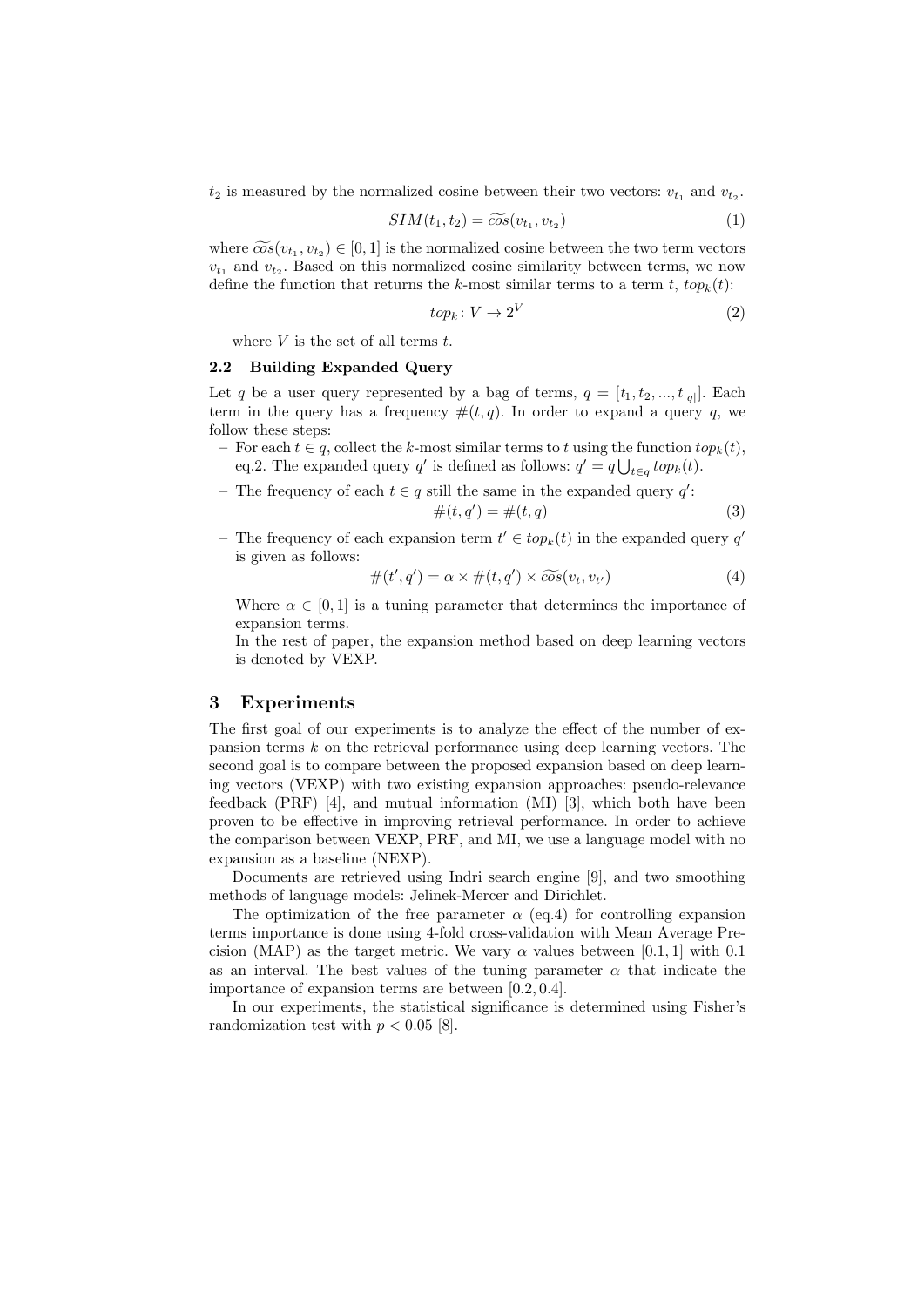#### 3.1 Evaluation Data

Four medical corpora from CLEF<sup>2</sup> are used.

- Image2010, Image2011, Image2012: contain short documents and queries.
	- Case2011: contains long documents and queries.

Table 1 shows some statistics about them, *avdl* and *avql* are average length of documents and queries, respectively. These medical collections provide a huge amount of medical text that we need in the training phase, i.e. hundreds of millions of words for extracting high quality deep learning vectors.

| Corpus                              | $\rm \#d$ | #q | avdl          | avql |
|-------------------------------------|-----------|----|---------------|------|
| Image2009                           | 74901     | 25 | 62.16         | 3.36 |
| Image2010                           | 77495     | 16 | 62.12         | 3.81 |
| $\text{Image}2011\vert 230088\vert$ |           | 30 | 44.83         | 4.0  |
| $\text{Image}2012\ 306530\ $        |           | 22 | 47.16         | 3.55 |
| Case2011                            | 55634     | 10 | 2594.5        | 19.7 |
| Case2012                            | 74654     | 26 | 2570.72 24.35 |      |

Table 1. Training and testing collections.

#### 3.2 Learning Data and Tools

We use word2vec $3$  to generate deep learning vectors. The word2vec tool takes a text corpus as input and produces the term vectors as output. It first constructs a vocabulary from the training text data and then learns the vector representation of terms. We build our training corpus using three different CLEF medical collection: Image2009, Case2011, Case2012. Our training corpus consists of about 400 millions words. The vocabulary size for this training corpus is about 350 thousands different terms. We have used the recommended setting for this training tool like the term vector dimension and the learning context window size.

#### 3.3 Number of Expansion Terms Analysis

We first analyze the effect of number of expansion terms  $k$  on the retrieval performance of VEXP. Each query term is expanded by  $k \in \{1, 2, 3, ..., 10\}$ terms. Stop words are not considered in the expansion. The optimal *k* value for the number of expansion terms vary depending on the test collections. All tested *k* values are given in Table 2. The best performance is presented in bold.

Similarly, we analyzed the best number of expansion terms for the two other approaches: PRF and MI:

- For PRF, we have tested several configurations for  $k \in \{5, 10, ..., 50\}$  and the number of feedback documents  $#f\textrm{b}$ docs  $\in \{5, 10, ..., 50\}.$
- For MI, we have also tested several configurations for  $k \in \{1, 2, ..., 25\}$ .

Table 3 gives the best configurations for VEXP, PRF, and MI.

<sup>2</sup> www.clef-initiative.eu

 $3$  An efficient implementation of the continuous bag-of-words and skip-gram architectures for computing vector representations of terms [5].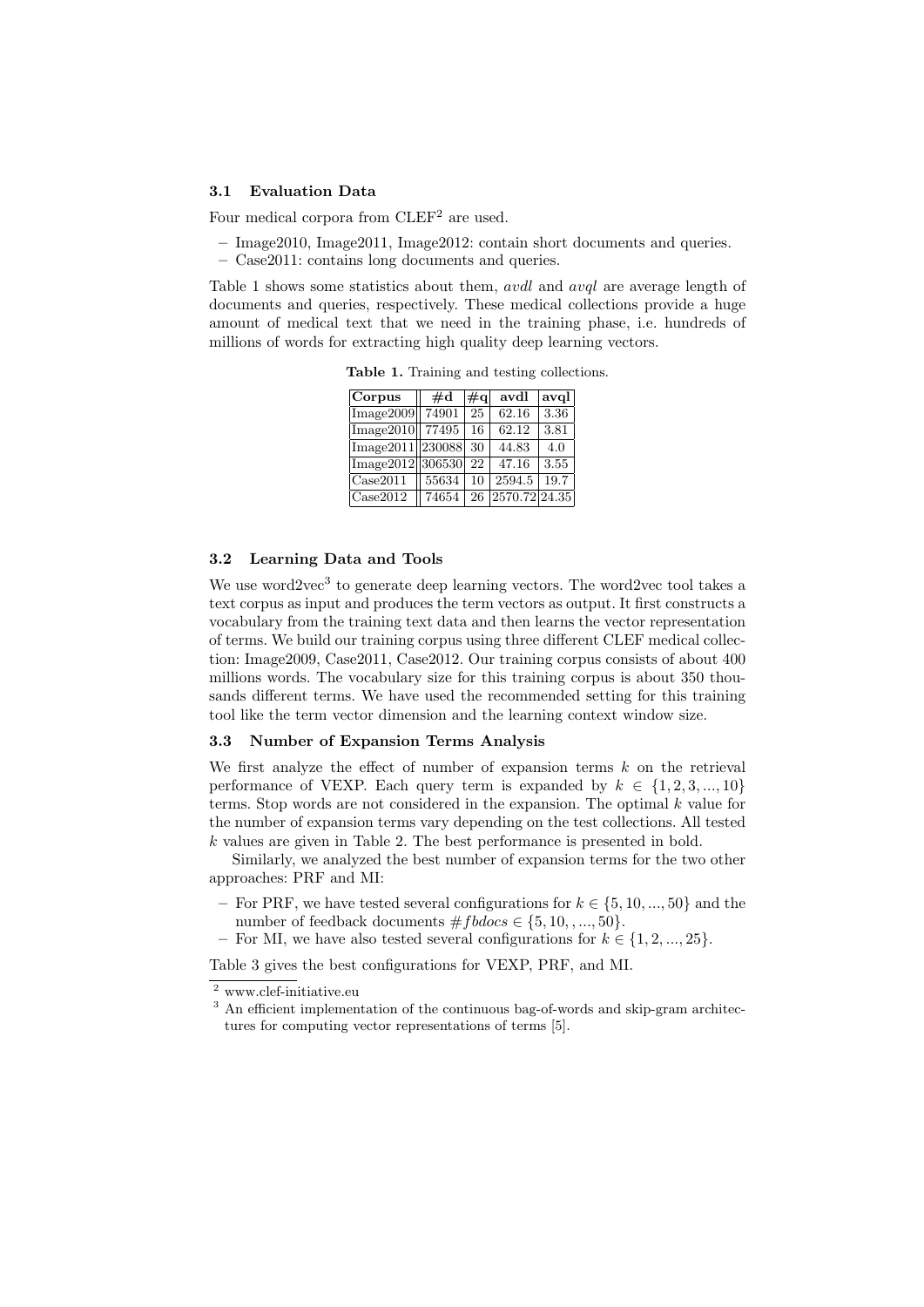Table 2. VEXP performance using MAP on test collections. *k* is the number of expansion terms for each query term.

|                | Jelinek-Mercer |        |        |        | <b>Dirichlet</b>                                                                                                                                                                                                              |        |        |        |  |
|----------------|----------------|--------|--------|--------|-------------------------------------------------------------------------------------------------------------------------------------------------------------------------------------------------------------------------------|--------|--------|--------|--|
| $\mathbf{k}$   |                |        |        |        | $\frac{1}{\text{Image}2010}$ $\frac{\text{Image}2011}{\text{Image}2011}$ $\frac{\text{Image}2012}{\text{Case}2011}$ $\frac{\text{Image}2010}{\text{Image}2011}$ $\frac{\text{Image}2011}{\text{Image}2012}$ $\text{Case}2011$ |        |        |        |  |
|                | 0.3286         | 0.2258 | 0.1997 | 0.1373 | 0.3397                                                                                                                                                                                                                        | 0.2173 | 0.1947 | 0.1288 |  |
| $\overline{2}$ | 0.3298         | 0.2325 | 0.1988 | 0.1431 | 0.3361                                                                                                                                                                                                                        | 0.2204 | 0.1890 | 0.1345 |  |
| 3              | 0.3395         | 0.2330 | 0.1996 | 0.1440 | 0.3411                                                                                                                                                                                                                        | 0.2192 | 0.1902 | 0.1366 |  |
| 4              | 0.3399         | 0.2338 | 0.2002 | 0.1413 | 0.3561                                                                                                                                                                                                                        | 0.2175 | 0.1909 | 0.1384 |  |
| 5              | 0.3323         | 0.2340 | 0.1909 | 0.1634 | 0.3519                                                                                                                                                                                                                        | 0.2187 | 0.1787 | 0.1410 |  |
| 6              | 0.3402         | 0.2324 | 0.1909 | 0.1432 | 0.3603                                                                                                                                                                                                                        | 0.2163 | 0.1798 | 0.1451 |  |
| 7              | 0.3397         | 0.2333 | 0.1881 | 0.1446 | 0.3599                                                                                                                                                                                                                        | 0.2184 | 0.1778 | 0.1431 |  |
| 8              | 0.3397         | 0.2353 | 0.1895 | 0.1414 | 0.3584                                                                                                                                                                                                                        | 0.2200 | 0.1813 | 0.1416 |  |
| 9              | 0.3365         | 0.2230 | 0.2004 | 0.1387 | 0.3544                                                                                                                                                                                                                        | 0.2221 | 0.1953 | 0.1379 |  |
| 10             | 0.3362         | 0.2233 | 0.2036 | 0.1343 | 0.3510                                                                                                                                                                                                                        | 0.2215 | 0.1990 | 0.1357 |  |

Table 3. Best configurations for VEXP, PRF, and MI.

|             |            |    | Jelinek-Mercer |    | <b>Dirichlet</b>                                                                                                                                                                                           |    |    |  |
|-------------|------------|----|----------------|----|------------------------------------------------------------------------------------------------------------------------------------------------------------------------------------------------------------|----|----|--|
|             |            |    |                |    | $\frac{1}{\text{Image}2010}$ $\frac{\text{Image}2011}{\text{Image}2011}$ $\frac{\text{Image}2012}{\text{Case}2011}$ $\frac{\text{Image}2010}{\text{Image}2011}$ $\frac{\text{Image}2012}{\text{Case}2011}$ |    |    |  |
| PRF         |            | Ţр | 10             | 20 | 15                                                                                                                                                                                                         | 10 | 10 |  |
|             | $#f$ bdocs | 10 |                | 20 |                                                                                                                                                                                                            | 10 | 10 |  |
| ΜΙ          |            | 10 |                |    |                                                                                                                                                                                                            |    |    |  |
| <b>VEXP</b> |            |    |                | 10 |                                                                                                                                                                                                            |    |    |  |

#### 3.4 Performance Comparison

In this section, we compare between three expansion methods: VEXP, PRF, and MI, using a language model with no expansion as a baseline (NEXP). We use two tests for statistical significance: *†* indicates a statistical significant improvement over NEXP, and  $*$  indicates a statistical significant improvement over PRF. Results are given in Table 4. We first observe that VEXP is always statistically better than NEXP for the four test collection, which is not the case for PRF and MI. VEXP shows a statistically significant improvement over PRF in five cases.

Table 4. Performance comparison using MAP on test collections. *†* indicates statistically significant improvement over NEXP. \* indicates statistically significant improvement over PRF,  $p < 0.05$ .

|             | Jelinek-Mercer        |           |                 |               | Dirichlet                                                                                                                                                                                     |                       |                       |              |
|-------------|-----------------------|-----------|-----------------|---------------|-----------------------------------------------------------------------------------------------------------------------------------------------------------------------------------------------|-----------------------|-----------------------|--------------|
|             |                       |           |                 |               | $\left \text{Image}2010\right  \text{Image}2011\right  \text{Image}2012\right  \text{Case}2011\right  \text{Image}2010\left  \text{Image}2011\right  \text{Image}2012\right  \text{Case}2011$ |                       |                       |              |
| NEXP        | 0.3016                | 0.2113    | 0.1862          | 0.1128        | 0.3171                                                                                                                                                                                        | 0.2033                | 0.1681                | 0.1134       |
| PRF         | 0.3090                | 0.2136    | 0.1920          | 0.1256        | 0.3219                                                                                                                                                                                        | 0.2126                | 0.1766                | 0.1267       |
| ΜΙ          | 0.3239                | 0.2116    | 0.1974          | 0.1360        | 0.3338                                                                                                                                                                                        | 0.2110                | 0.1775                | 0.1327       |
| <b>VEXP</b> | $0.3402$ <sup>*</sup> | $0.2340+$ | $0.2036\dagger$ | $0.1634^{+*}$ | $0.3603^{+*}$                                                                                                                                                                                 | $0.2221$ <sup>+</sup> | $0.1990$ <sup>*</sup> | $0.1451^{*}$ |

Deep learning vectors are a promising source for query expansion because they are learned from hundreds of millions of words, in contrast to pseud relevance feedback which is obtained from top retrieved document and mutual information which is calculated on the collection itself. Deep learning vectors are not only useful for collections that were used in the training phase, but also